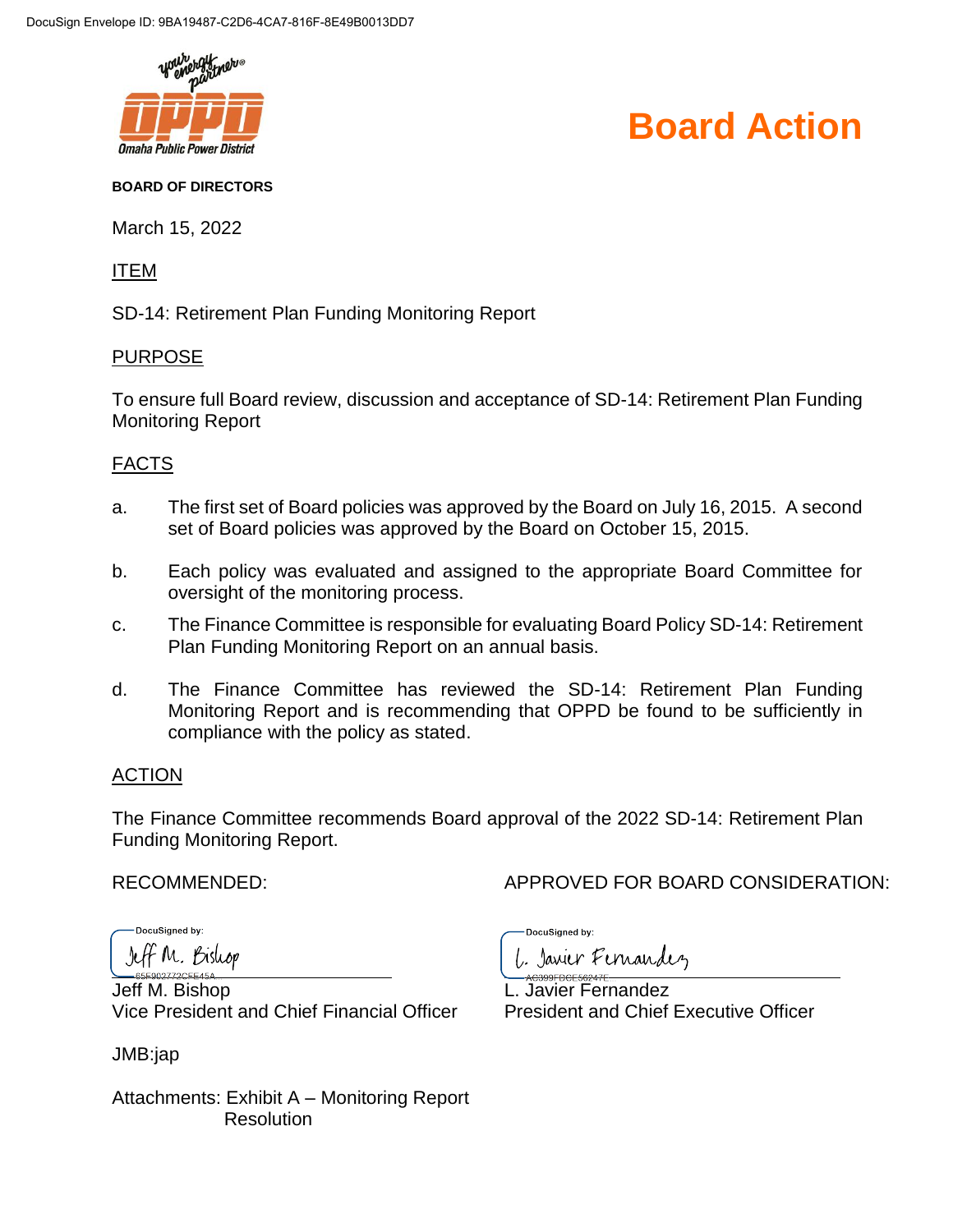

Exhibit A

## Monitoring Report SD-14: Retirement Plan Funding March 15, 2022

Jeff Bishop, Vice President – Financial Services & CFO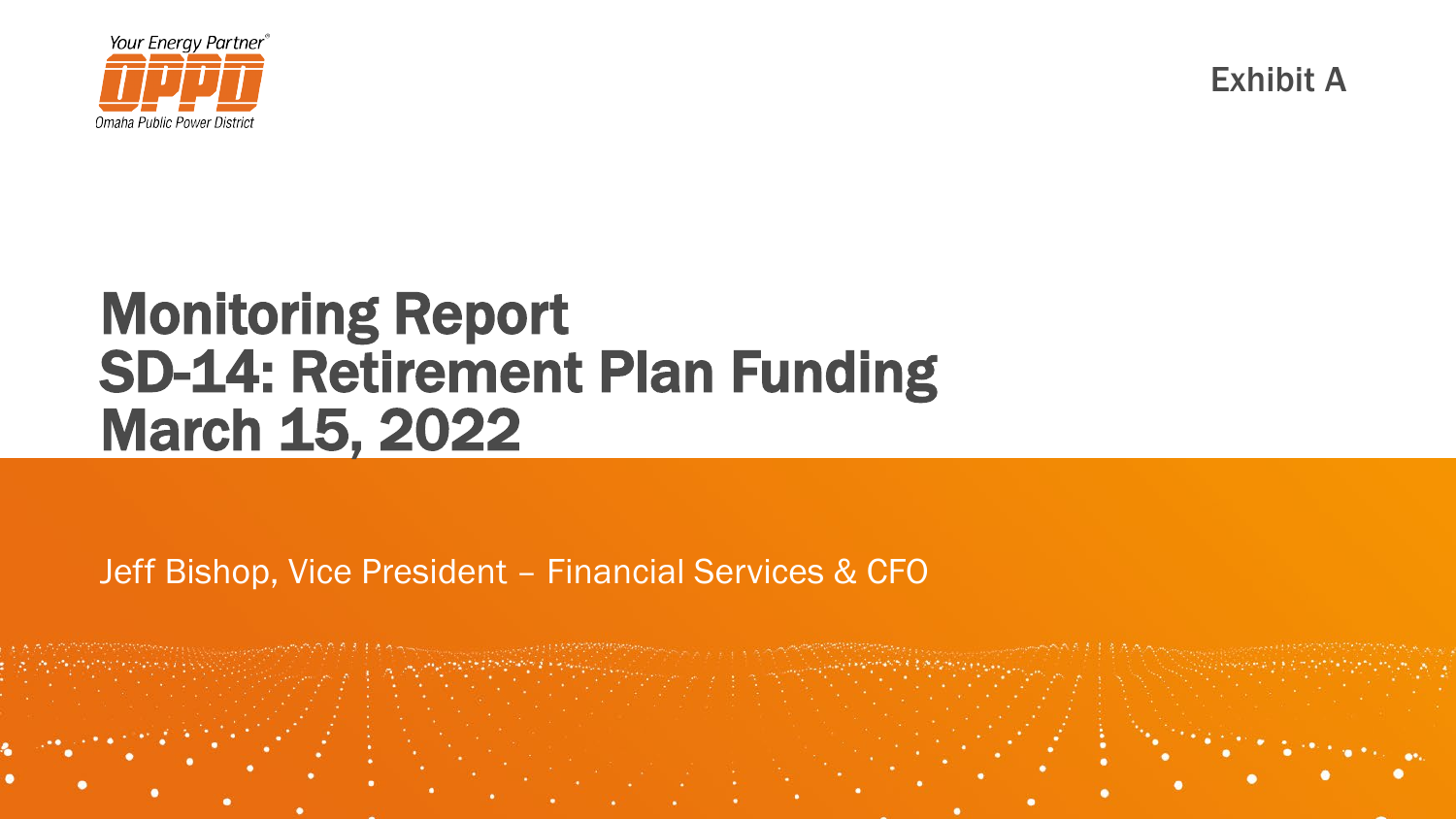# SD-14: Retirement Plan Funding

The Retirement Plan Funding Policy is intended to provide guidance for funding and budgeting for pension obligations, demonstrate prudent financial management practices, re-assure bond rating agencies, and provide transparency to stakeholders on how the Retirement Plan ("Plan") is funded. OPPD intends to provide for systematic funding of future benefit payments for Plan participants and their beneficiaries.

Therefore:

- A nationally recognized actuarial firm should be utilized to perform the analysis to determine the annual required contribution to the Plan.
- The discount rate to be used to determine the Plan's current funded status and required contribution will be established with the assistance of an investment consultant.
- OPPD intends to achieve long-term full funding of the cost of benefits provided by the Plan by funding the actuarially determined annual required contribution each year.

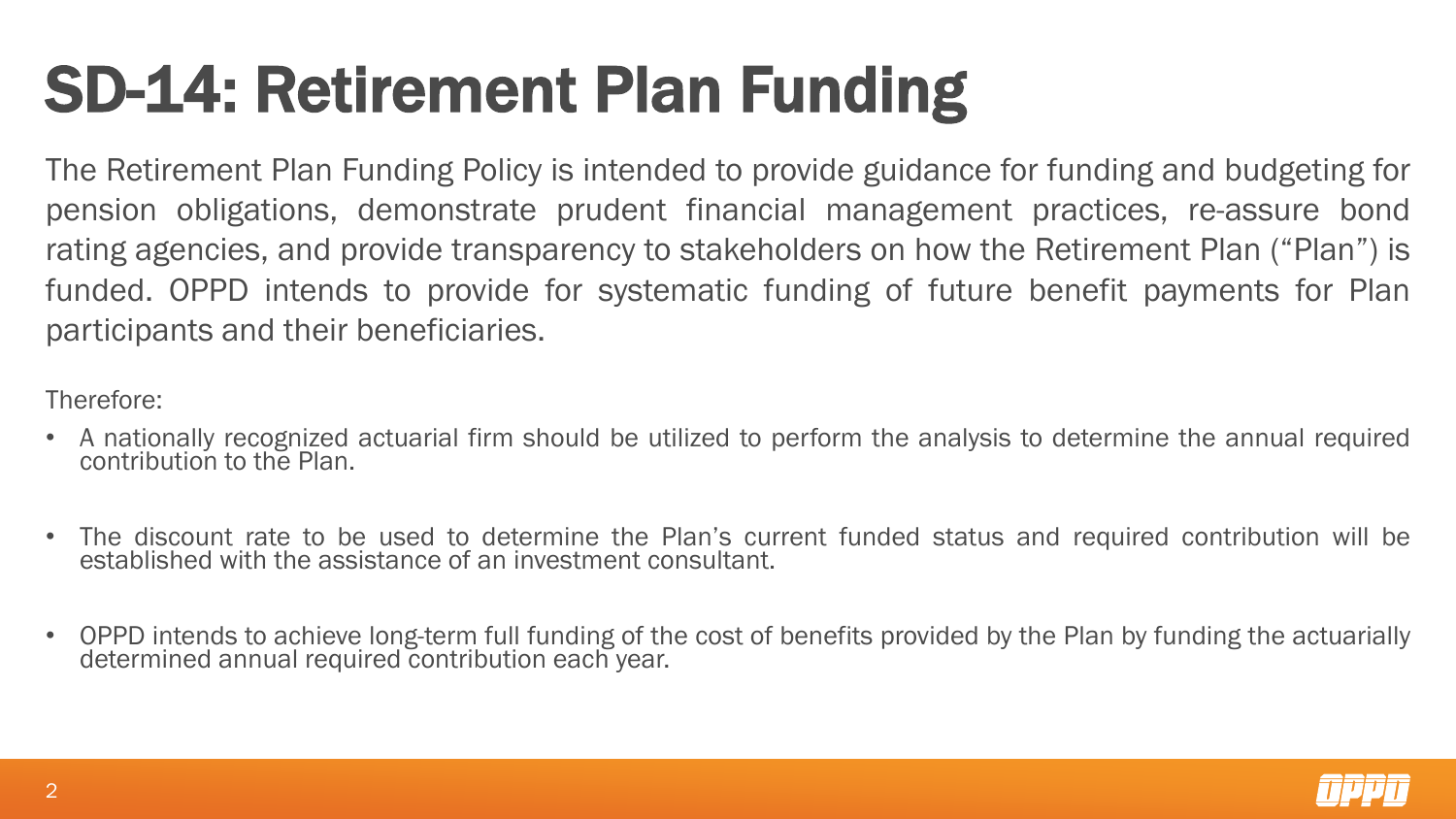### A nationally recognized actuarial firm should be utilized to perform the analysis to determine the annual required contribution to the Plan



- Established relationship with actuary Aon
	- Annual Actuarial Report documents the actuarial valuations for the Retirement Plan assets and liabilities and determines annual required contribution to achieve a fully funded plan within the actuarial period.
	- Valuations are conducted in accordance with generally accepted actuarial principles and practices, including Applicable Standards of Practice as issued by the Actuarial Standards Board.

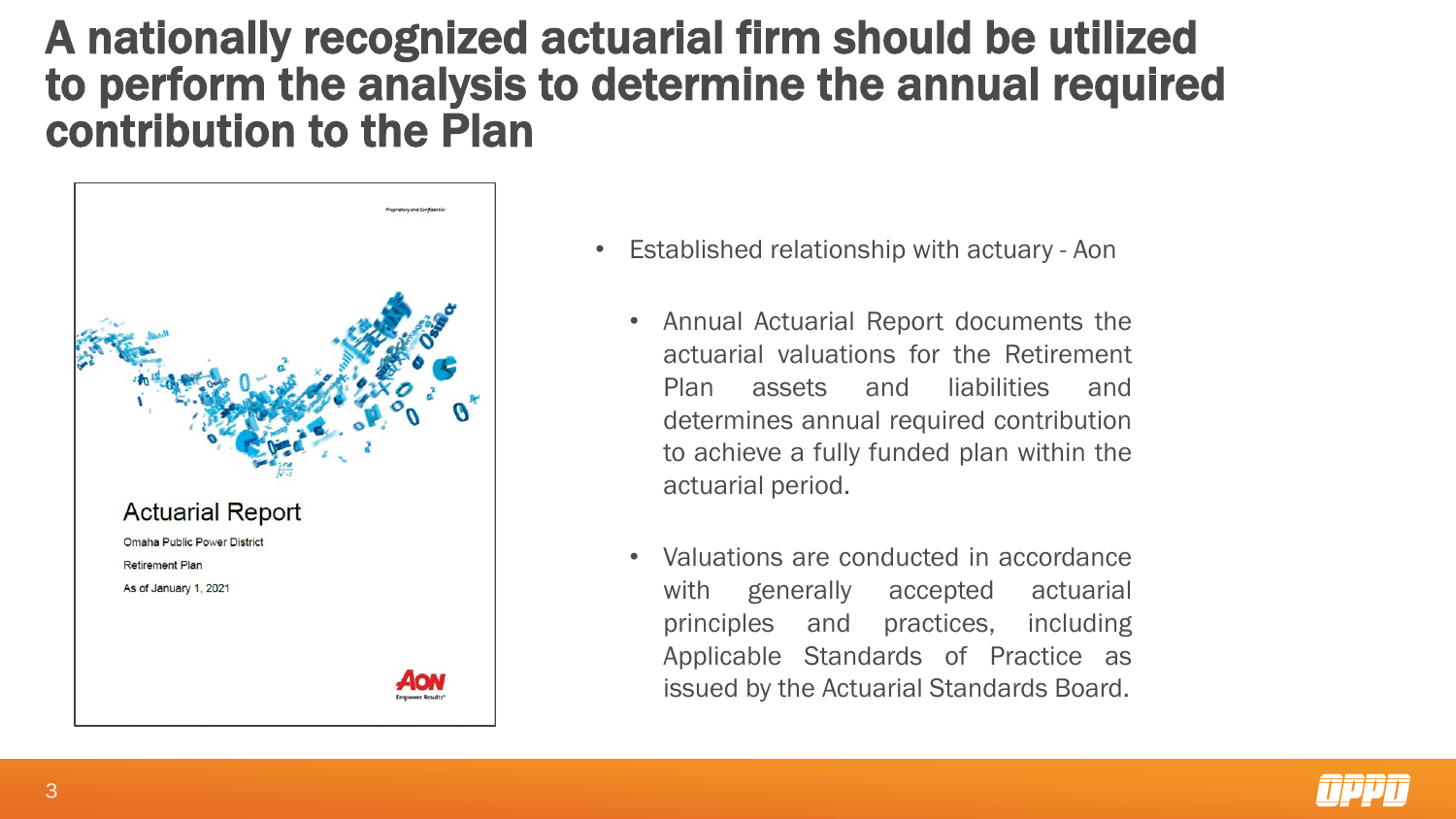The discount rate to be used to determine the Plan's current funded status and required contribution will be established with the assistance of an investment consultant.

Discount Rate\*



Discount rates are determined by the District's Investment Consultant, Segal Marco, based on the Retirement Plan's asset allocation and active/passive management. The District updated the Plan's discount rate to 6.5% for 2022 as a result of changes due to an asset/liability study.

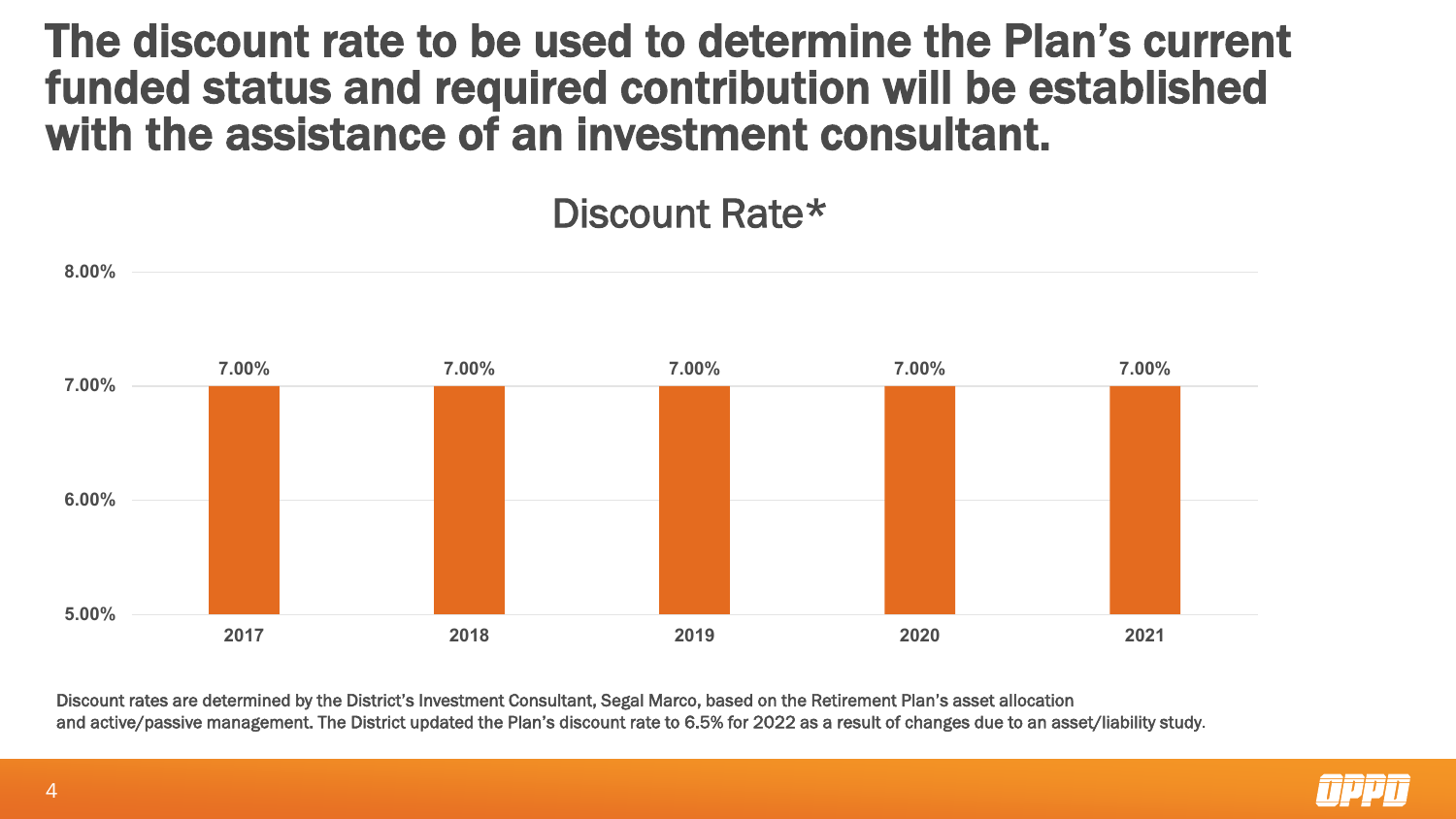## OPPD intends to achieve long-term full funding of the cost of benefits provided by the Plan by funding the actuarially determined annual required contribution each year.

Annually Required Contributions (ARC)\*



\* Per policy, the District annually funds Aon's determined ARC each year

\*\* In 2021, an additional \$95 million was contributed to the Plan from the Decommissioning and Benefits Reserve

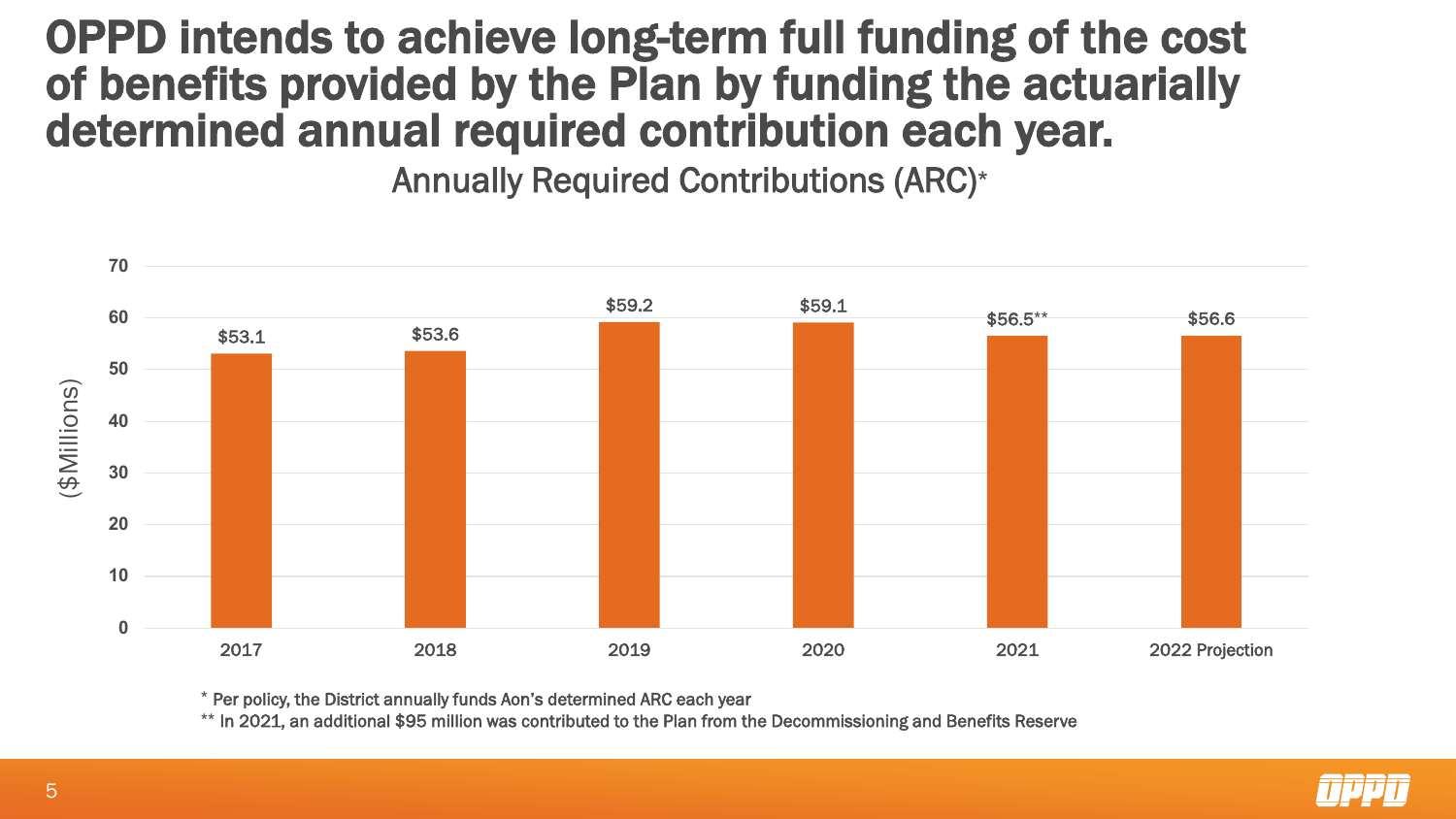## Retirement Plan Funded Ratio

| Year                                                                | 2017                                                                                                     | 2018                                                                                                               | 2019                                                                                                                     | 2020                                                                                                                     | 2021                                                                                                                                                                                                                                        |
|---------------------------------------------------------------------|----------------------------------------------------------------------------------------------------------|--------------------------------------------------------------------------------------------------------------------|--------------------------------------------------------------------------------------------------------------------------|--------------------------------------------------------------------------------------------------------------------------|---------------------------------------------------------------------------------------------------------------------------------------------------------------------------------------------------------------------------------------------|
| <b>Funded Ratio*</b>                                                | 69.0%                                                                                                    | 70.0%                                                                                                              | 67.8%                                                                                                                    | 68.9%                                                                                                                    | 72.0%                                                                                                                                                                                                                                       |
|                                                                     |                                                                                                          |                                                                                                                    |                                                                                                                          |                                                                                                                          |                                                                                                                                                                                                                                             |
| <b>Discount Rate</b>                                                | 7.00%                                                                                                    | 7.00%                                                                                                              | 7.00%                                                                                                                    | 7.00%                                                                                                                    | 7.00%                                                                                                                                                                                                                                       |
| <b>Retirement Fund</b><br>Return**                                  | 6.7%                                                                                                     | 16.5%                                                                                                              | $-6.3%$                                                                                                                  | 19.0%                                                                                                                    | 13.3%                                                                                                                                                                                                                                       |
| <b>Other Factors</b><br><b>Affecting the Funded</b><br><b>Ratio</b> | <b>Fort Calhoun Station</b><br>employee retirement rates<br>occurred at a slower rate<br>than projected. | Updated the mortality table.<br>The FCS assumptions were<br>updated to reflect the current<br>head count forecast. | Updated the mortality table.<br>The FCS assumptions were<br>updated to reflect the current<br>decommissioning forecasts. | Updated the mortality tables.<br>The FCS assumptions were<br>updated to reflect the current<br>decommissioning forecasts | Updated the mortality tables.<br>The active retirement rates,<br>withdrawal rates, salary<br>scale and terminated vested<br>commencement age were<br>changed based on a new<br>assumption study. The FCS<br>assumptions were<br>eliminated. |

\* Funded Ratio is determined as of January 1 of each year.

\*\* Retirement Fund return as of January 1 of each year.

The District's objective is to reach a fully funded Retirement Plan over the next 20 years Source: Aon Annual Actuarial Report – Actuarial Accrued Liability to Actuarial Value of Assets

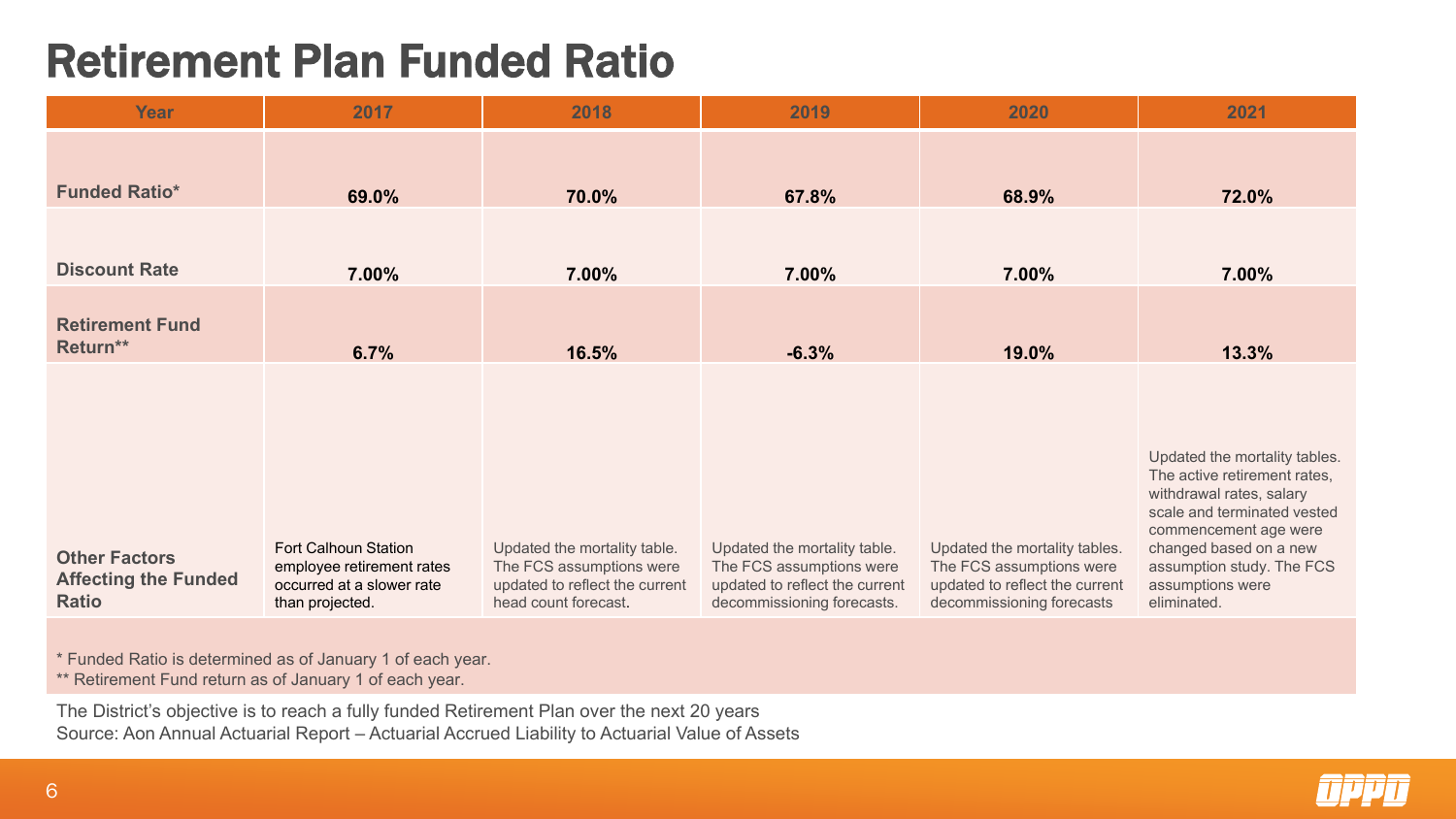## Recommendation

• The Finance Committee has reviewed and accepted this Monitoring Report for SD-14 and recommends that the Board find OPPD to be sufficiently in compliance with Board Policy SD-14.